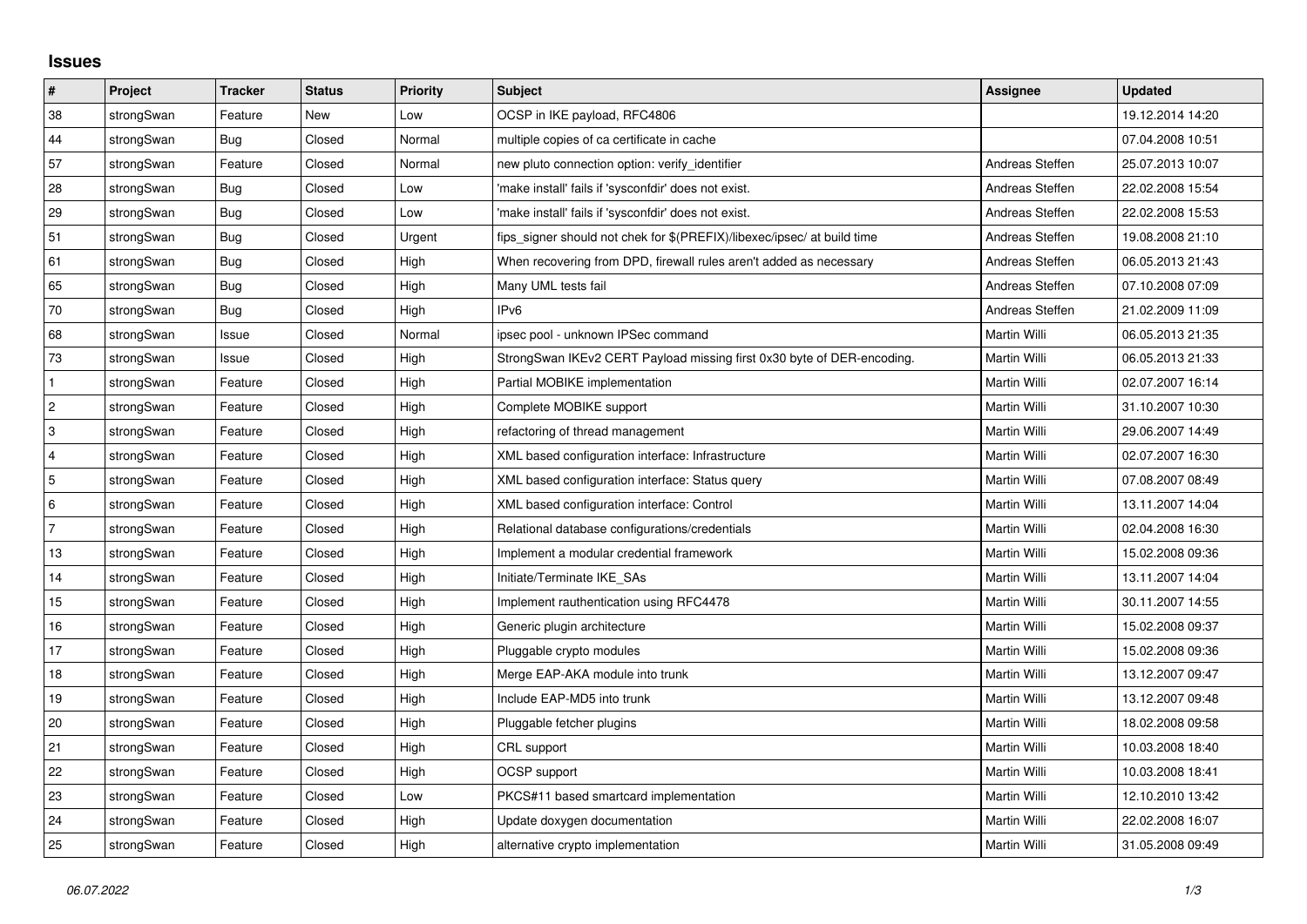| $\vert$ # | Project    | <b>Tracker</b> | <b>Status</b> | <b>Priority</b> | <b>Subject</b>                                                              | <b>Assignee</b>     | <b>Updated</b>   |
|-----------|------------|----------------|---------------|-----------------|-----------------------------------------------------------------------------|---------------------|------------------|
| 27        | strongSwan | Feature        | Closed        | High            | Create a database API                                                       | Martin Willi        | 19.02.2008 15:16 |
| 30        | strongSwan | Feature        | Closed        | High            | Certificate caching                                                         | <b>Martin Willi</b> | 02.04.2008 14:50 |
| 39        | strongSwan | Feature        | Rejected      | High            | Configuration support in Manager                                            | Martin Willi        | 04.07.2014 11:07 |
| 40        | strongSwan | Feature        | Closed        | High            | NetworkManager support                                                      | Martin Willi        | 22.08.2008 12:54 |
| 41        | strongSwan | Feature        | Closed        | High            | CFG attribute provider framework                                            | Martin Willi        | 16.04.2008 11:24 |
| 42        | strongSwan | Feature        | Closed        | High            | CFG attribute handler framework                                             | <b>Martin Willi</b> | 28.04.2009 10:23 |
| 46        | strongSwan | Feature        | Closed        | High            | DNS resolving for hosts in ike_cfg                                          | Martin Willi        | 09.06.2008 09:34 |
| 47        | strongSwan | Feature        | Closed        | High            | <b>RNG API</b>                                                              | Martin Willi        | 16.04.2008 11:27 |
| 48        | strongSwan | Feature        | Closed        | High            | Parallel trustchain verification                                            | Martin Willi        | 16.04.2008 11:33 |
| 54        | strongSwan | Feature        | Closed        | High            | <b>EAP-Identity Server functionality</b>                                    | Martin Willi        | 22.08.2008 12:55 |
| 59        | strongSwan | Feature        | Closed        | High            | Add additinal signal dependent parameter to bus                             | Martin Willi        | 29.07.2008 11:04 |
| 60        | strongSwan | Feature        | Closed        | High            | Implement draft-sheffer-ikev2-gtc-00 with PAM password verification         | Martin Willi        | 22.08.2008 12:59 |
| 67        | strongSwan | Feature        | Closed        | Normal          | Implement DH groups 22-24                                                   | Martin Willi        | 19.04.2010 14:51 |
| 76        | strongSwan | Feature        | Closed        | Normal          | crypto test framework                                                       | Martin Willi        | 12.06.2009 11:31 |
| 78        | strongSwan | Feature        | Closed        | Normal          | Integrity tester for libstrongswan and all plugins.                         | <b>Martin Willi</b> | 27.06.2009 16:19 |
| 100       | strongSwan | Feature        | Closed        | Normal          | Derive traffic selectors from authentication process                        | Martin Willi        | 23.07.2010 16:53 |
| 128       | strongSwan | Feature        | Closed        | Normal          | Plugin dependencies                                                         | <b>Martin Willi</b> | 06.02.2012 10:51 |
| 129       | strongSwan | Feature        | Assigned      | Normal          | Relations between ike/child/peer_cfg                                        | Martin Willi        | 06.02.2012 10:50 |
| 8         | strongSwan | <b>Bug</b>     | Closed        | Urgent          | MOBIKE selects disappearing IPv6 address                                    | Martin Willi        | 05.07.2007 09:03 |
| 10        | strongSwan | Bug            | Closed        | High            | distribution cannot be built because logout.cs template is missing in trunk | Martin Willi        | 18.09.2007 07:43 |
| 11        | strongSwan | <b>Bug</b>     | Closed        | High            | Show IKE_SA status overview                                                 | Martin Willi        | 31.10.2007 10:29 |
| 12        | strongSwan | <b>Bug</b>     | Closed        | Immediate       | Fix build on uClibc                                                         | Martin Willi        | 31.10.2007 10:34 |
| 26        | strongSwan | Bug            | Closed        | High            | Port all tools to new crypto/credential APIs                                | Martin Willi        | 21.03.2008 18:04 |
| 31        | strongSwan | <b>Bug</b>     | Closed        | High            | ikev2/rw-eap-aka-rsa scenario fails                                         | Martin Willi        | 19.03.2008 15:25 |
| 32        | strongSwan | <b>Bug</b>     | Closed        | High            | ikev2/rw-no-idr scenario fails                                              | Martin Willi        | 19.03.2008 11:13 |
| 33        | strongSwan | <b>Bug</b>     | Closed        | High            | ikev2/crl-revoked scenario broken                                           | Martin Willi        | 19.03.2008 19:02 |
| 34        | strongSwan | Bug            | Closed        | High            | ikev2/multi-level-ca-loop segfaults                                         | Martin Willi        | 31.03.2008 09:19 |
| 35        | strongSwan | Bug            | Closed        | High            | ikev2/ocsp-no-signer-cert scenario segfaults                                | Martin Willi        | 02.04.2008 09:45 |
| 36        | strongSwan | Bug            | Closed        | High            | strongswan-4.2.0 does not compile with uclibe                               | Martin Willi        | 04.04.2008 13:51 |
| 43        | strongSwan | Bug            | Closed        | High            | missing certificate identity in SQL database causes segfault                | Martin Willi        | 07.04.2008 10:08 |
| 45        | strongSwan | Bug            | Closed        | High            | Failure to open SQLite database crashes charon                              | Martin Willi        | 07.04.2008 09:16 |
| 49        | strongSwan | Bug            | Closed        | High            | starter log directly to terminal                                            | Martin Willi        | 30.04.2009 10:18 |
| 50        | strongSwan | <b>Bug</b>     | Closed        | High            | plutostderrlog option missing                                               | Martin Willi        | 11.05.2008 10:10 |